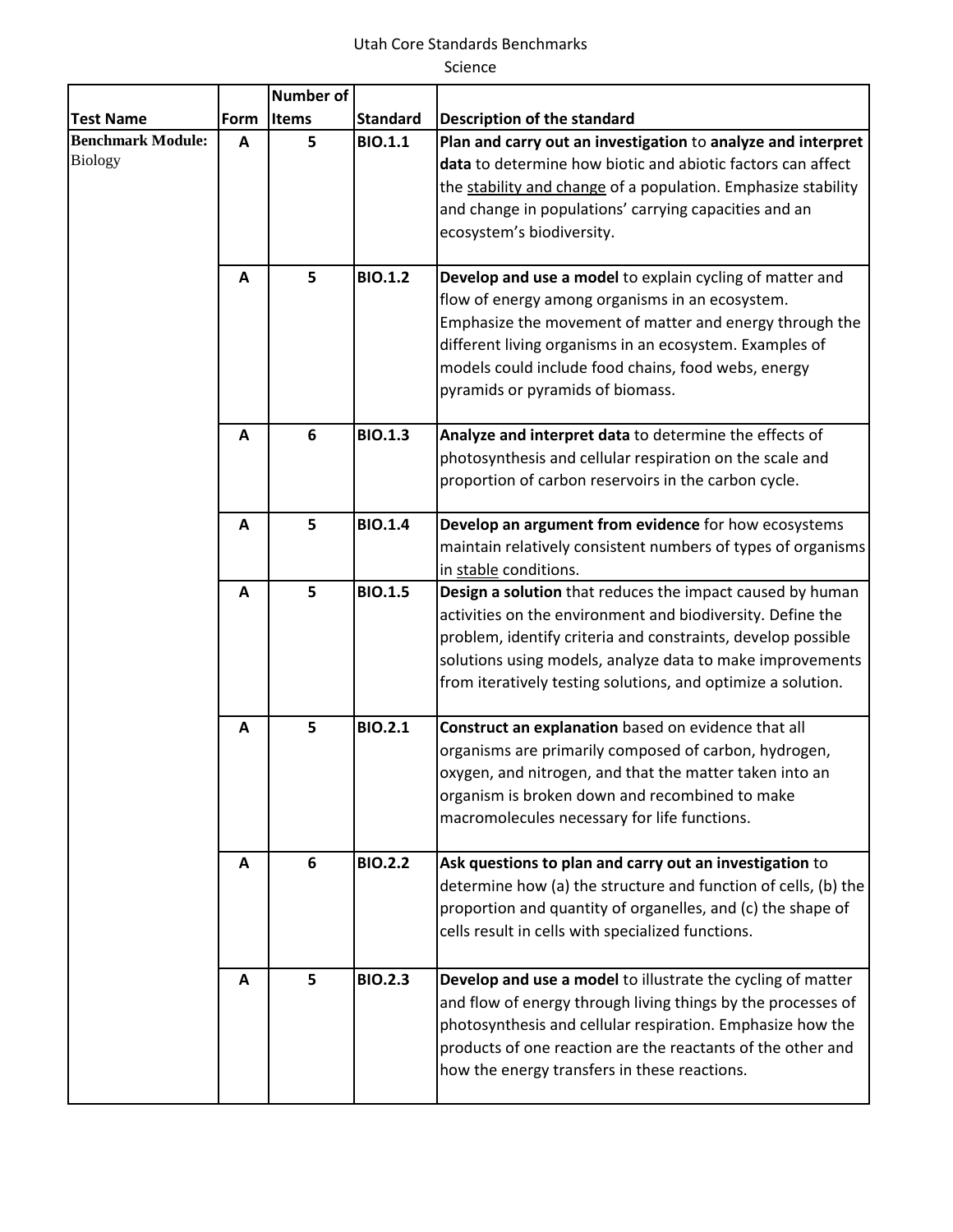| <b>Benchmark Module:</b><br><b>Biology</b> continued | A | 5 | <b>BIO.2.4</b> | Plan and carry out an investigation to determine how cells<br>maintain stability within a range of changing conditions by<br>the transport of materials across the cell membrane.<br>Emphasize that large and small particles can pass through<br>the cell membrane to maintain homeostasis.                                                                                                                                                                                                                              |
|------------------------------------------------------|---|---|----------------|---------------------------------------------------------------------------------------------------------------------------------------------------------------------------------------------------------------------------------------------------------------------------------------------------------------------------------------------------------------------------------------------------------------------------------------------------------------------------------------------------------------------------|
|                                                      | A | 5 | <b>BIO.2.5</b> | Construct an explanation about the role of mitosis in the<br>production, growth, and maintenance of systems within<br>complex organisms.                                                                                                                                                                                                                                                                                                                                                                                  |
|                                                      | A | 5 | <b>BIO.2.6</b> | Ask questions to develop an argument for how the<br>structure and function of interacting organs and organ<br>systems, that make up multicellular organisms, contribute to<br>homeostasis within the organism. Emphasize the<br>interactions of organs and organ systems with the immune,<br>endocrine, and nervous systems.                                                                                                                                                                                              |
|                                                      | A | 5 | <b>BIO.2.7</b> | Plan and carry out an investigation to provide evidence of<br>homeostasis and that feedback mechanisms maintain<br>stability in organisms.                                                                                                                                                                                                                                                                                                                                                                                |
|                                                      | A | 6 | <b>BIO.3.1</b> | Construct an explanation for how the structure of DNA is<br>replicated, and how DNA and RNA code for the structure of<br>proteins which regulate and carry out the essential functions<br>of life and result in specific traits.                                                                                                                                                                                                                                                                                          |
|                                                      | A | 5 | <b>BIO.3.2</b> | Use computational thinking and patterns to make<br>predictions about the expression of specific traits that are<br>passed in genes on chromosomes from parents to offspring.<br>Emphasize that various inheritance patterns can be<br>predicted by observing the way genes are expressed.<br>Examples of tools to make predictions could include Punnett<br>squares, pedigrees, or karyotypes. Examples of allele crosses<br>could include dominant/recessive, incomplete dominant,<br>codominant, or sex-linked alleles. |
|                                                      | A | 6 | <b>BIO.3.3</b> | Engage in argument from evidence that inheritable genetic<br>variation is caused during the formation of gametes.<br>Emphasize that genetic variation may be caused by<br>epigenetics, during meiosis from new genetic combinations,<br>or viable mutations.                                                                                                                                                                                                                                                              |
|                                                      | A | 5 | <b>BIO.3.4</b> | Plan and carry out an investigation and use computational<br>thinking to explain the variation and patterns in distribution<br>of the traits expressed in a population.                                                                                                                                                                                                                                                                                                                                                   |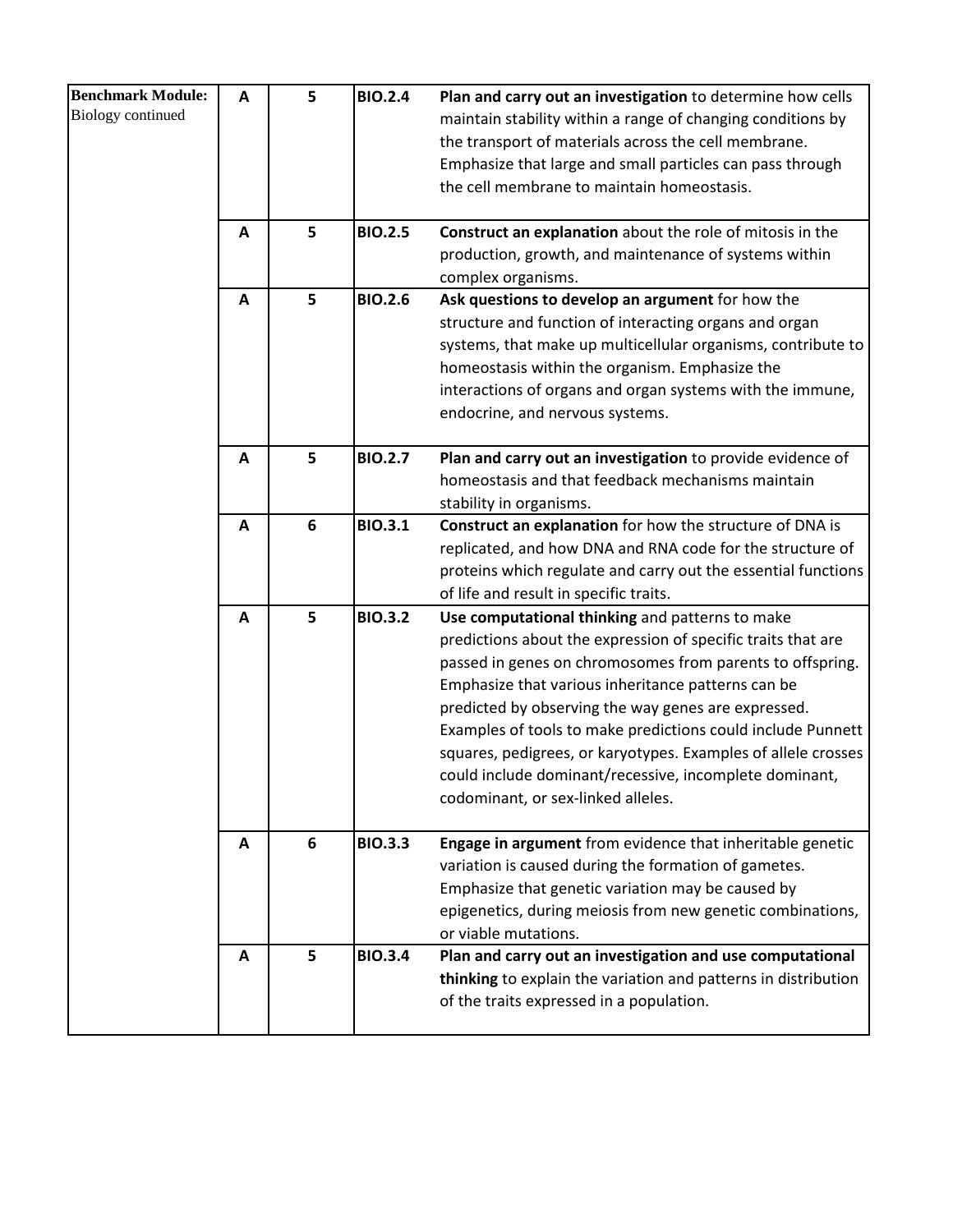| <b>Benchmark Module:</b> | A | 5 | <b>BIO.3.5</b>  | Evaluate design solutions where biotechnology was used to        |
|--------------------------|---|---|-----------------|------------------------------------------------------------------|
| <b>Biology</b> continued |   |   |                 | identify and/or modify genes in order to solve (effect) a        |
|                          |   |   |                 | problem. Define the problem, identify criteria and               |
|                          |   |   |                 | constraints, analyze available data on proposed solutions,       |
|                          |   |   |                 | and determine an optimal solution. Emphasize arguments           |
|                          |   |   |                 | that focus on how effective the solution was at meeting the      |
|                          |   |   |                 | desired outcome.                                                 |
|                          |   |   |                 |                                                                  |
|                          | A | 5 | <b>BIO.4.1</b>  | Obtain, evaluate, and communicate information to identify        |
|                          |   |   |                 | the patterns in the evidence that support biological             |
|                          |   |   |                 | evolution.                                                       |
|                          | A | 4 | <b>BIO.4.2</b>  | Construct an explanation based on evidence that natural          |
|                          |   |   |                 | selection is a primary cause of evolution. Emphasize that        |
|                          |   |   |                 | natural selection is primarily caused by the potential for a     |
|                          |   |   |                 | species to increase in number, the heritable genetic             |
|                          |   |   |                 | variation of individuals in a species due to mutation and        |
|                          |   |   |                 | sexual reproduction, competition for limited resources, and      |
|                          |   |   |                 | the proliferation of those organisms that are better able to     |
|                          |   |   |                 | survive and reproduce in the environment.                        |
|                          |   |   |                 |                                                                  |
|                          | A | 5 | <b>BIO.4.3</b>  | Analyze and interpret data to identify patterns that explain     |
|                          |   |   |                 | the claim that organisms with an advantageous heritable          |
|                          |   |   |                 | trait tend to increase in proportion to organisms lacking this   |
|                          |   |   |                 | trait.                                                           |
|                          | A | 4 | <b>BIO.4.4</b>  | Engage in argument from evidence that changes in                 |
|                          |   |   |                 | environmental conditions may cause increases in the              |
|                          |   |   |                 | number of individuals of some species, the emergence of          |
|                          |   |   |                 | new species over time, and/or the extinction of other            |
|                          |   |   |                 | species.                                                         |
|                          | A | 5 | <b>BIO.4.5</b>  | Evaluate design solutions that can best solve a real-world       |
|                          |   |   |                 | problem caused by natural selection and adaptation of            |
|                          |   |   |                 | populations. Define the problem, identify criteria and           |
|                          |   |   |                 | constraints, analyze available data on proposed solutions,       |
|                          |   |   |                 | and determine an optimal solution.                               |
| <b>Benchmark Module:</b> | A | 6 |                 | CHEM.1.1 Obtain, evaluate, and communicate information regarding |
| Chemistry                |   |   |                 | the structure of the atom on the basis of experimental           |
|                          |   |   |                 | evidence.                                                        |
|                          | A | 4 | <b>CHEM.1.2</b> | Analyze and interpret data to identify patterns in the           |
|                          |   |   |                 | stability of isotopes and predict likely modes of radioactive    |
|                          |   |   |                 | decay.                                                           |
|                          | A | 5 | <b>CHEM.1.3</b> | Use mathematics and computational thinking to relate the         |
|                          |   |   |                 | rates of change in quantities of radioactive isotopes through    |
|                          |   |   |                 | radioactive decay (alpha, beta, and positron) to ages of         |
|                          |   |   |                 | materials or persistence in the environment.                     |
|                          |   |   |                 |                                                                  |
|                          | A | 6 |                 | CHEM.1.4 Construct an explanation about how fusion can form new  |
|                          |   |   |                 | elements with greater or lesser nuclear stability.               |
|                          |   |   |                 |                                                                  |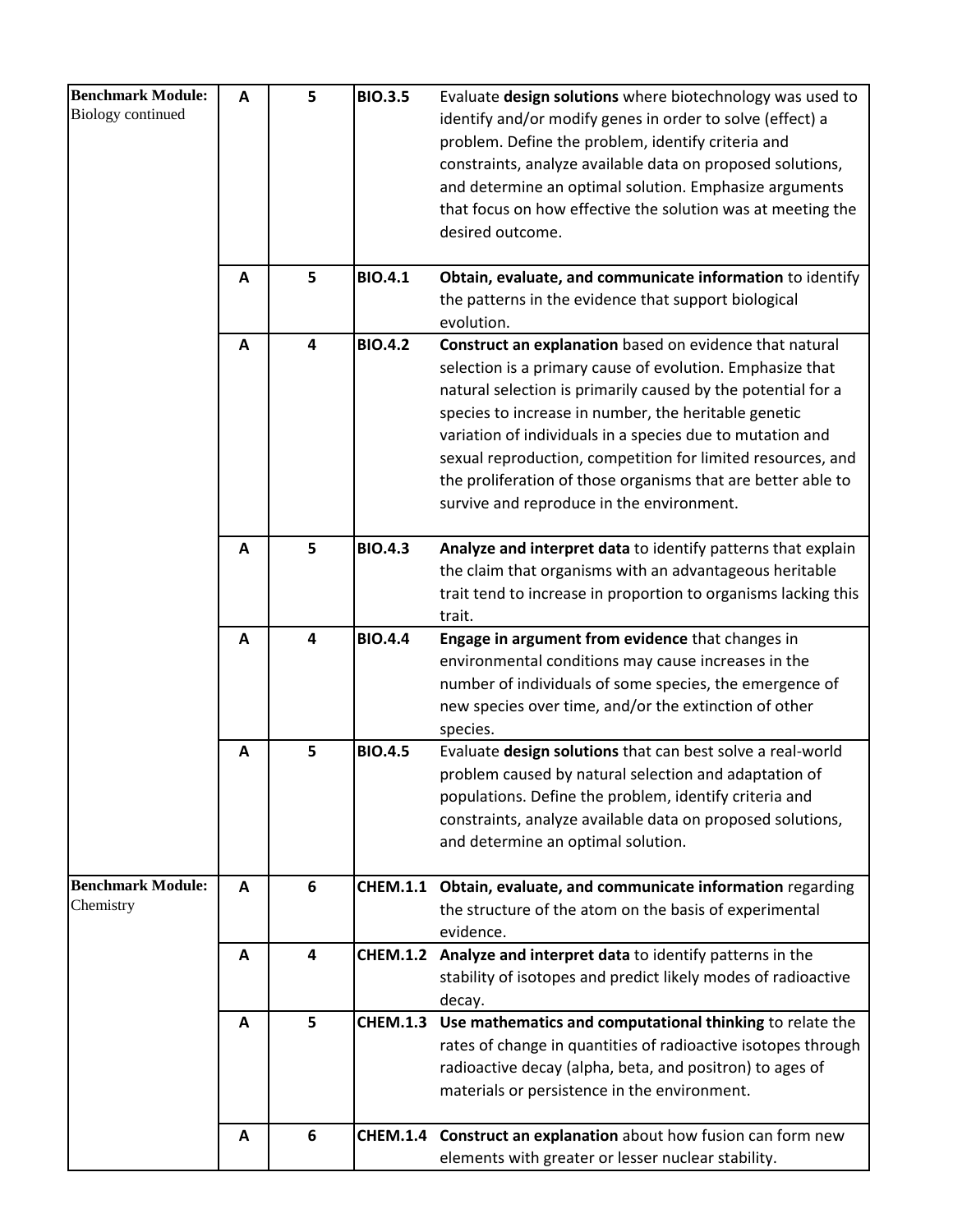| <b>Benchmark Module:</b> | A                | 6 | <b>CHEM.1.5</b> | Use the periodic table as a model to predict the relative        |
|--------------------------|------------------|---|-----------------|------------------------------------------------------------------|
| Chemistry continued      |                  |   |                 |                                                                  |
|                          |                  |   |                 | properties of elements based on the patterns of electrons in     |
|                          |                  |   |                 | the outermost energy level of atoms.                             |
|                          | $\mathbf{A}$     | 5 | <b>CHEM.2.1</b> | Analyze data to predict the type of bonding most likely to       |
|                          |                  |   |                 | occur between two elements using the patterns of reactivity      |
|                          |                  |   |                 | on the periodic table.                                           |
|                          | A                | 5 | <b>CHEM.2.2</b> | Plan and carry out an investigation to compare the               |
|                          |                  |   |                 | properties of substances at the bulk scale and relate them to    |
|                          |                  |   |                 | molecular structures.                                            |
|                          | $\boldsymbol{A}$ | 5 | <b>CHEM.2.3</b> | Engage in argument supported by evidence that the                |
|                          |                  |   |                 | functions of natural and designed macromolecules are             |
|                          |                  | 5 |                 | related to their chemical structures.                            |
|                          | A                |   | <b>CHEM.2.4</b> | Evaluate design solutions where synthetic chemistry was          |
|                          |                  |   |                 | used to solve a problem (cause and effect). Define the           |
|                          |                  |   |                 | problem, identify criteria and constraints, analyze available    |
|                          |                  |   |                 | data on proposed solutions, and determine an optimal             |
|                          |                  |   |                 | solution. Emphasize the design of materials to control their     |
|                          |                  |   |                 | properties through chemistry. Examples could include             |
|                          |                  |   |                 | pharmaceuticals that target active sites, teflon to reduce       |
|                          |                  |   |                 | friction on surfaces, or nanoparticles of zinc oxide to create   |
|                          |                  |   |                 | transparent sunscreen.                                           |
|                          | A                | 6 | <b>CHEM.3.1</b> | Use mathematics and computational thinking to analyze            |
|                          |                  |   |                 | the distribution and proportion of particles in solution.        |
|                          |                  |   |                 |                                                                  |
|                          | A                | 5 |                 | CHEM.3.2 Analyze data to identify patterns that assist in making |
|                          |                  |   |                 | predictions of the outcomes of simple chemical reactions.        |
|                          |                  |   |                 |                                                                  |
|                          | A                | 5 | <b>CHEM.3.3</b> | Plan and carry out an investigation to observe the change in     |
|                          |                  |   |                 | properties of substances in a chemical reaction to relate the    |
|                          |                  |   |                 | macroscopically observed properties to the molecular level       |
|                          |                  |   |                 | changes in bonds and the symbolic notation used in               |
|                          |                  |   |                 | chemistry.                                                       |
|                          | A                | 6 | <b>CHEM.3.4</b> | Use mathematics and computational thinking to support            |
|                          |                  |   |                 | the observation that matter is conserved during chemical         |
|                          |                  |   |                 | reactions and matter cycles.                                     |
|                          | A                | 6 | <b>CHEM.3.5</b> | Develop solutions related to the management,                     |
|                          |                  |   |                 | conservation, and utilization of mineral resources (matter).     |
|                          |                  |   |                 | Define the problem, identify criteria and constraints,           |
|                          |                  |   |                 | develop possible solutions using models,                         |
|                          |                  |   |                 | analyze data to make improvements from iteratively testing       |
|                          |                  |   |                 | solutions, and optimize a solution.                              |
|                          | A                | 5 | <b>CHEM.3.6</b> | Construct an explanation using experimental evidence for         |
|                          |                  |   |                 | how reaction conditions affect the rate of change of a           |
|                          |                  |   |                 | reaction.                                                        |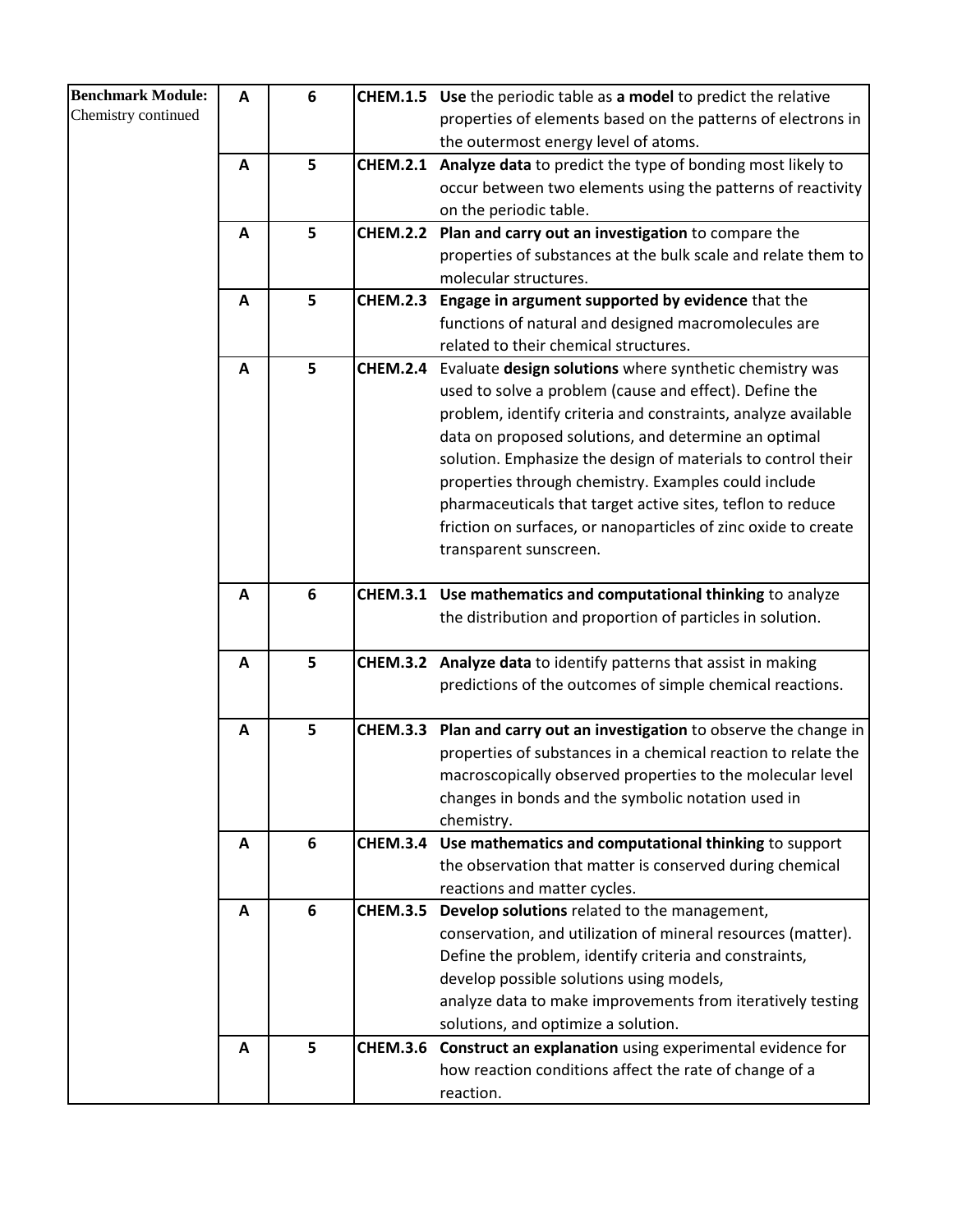| <b>Benchmark Module:</b> | Α            | 5 |                 | CHEM.3.7 Design a solution that would refine a chemical system by |
|--------------------------|--------------|---|-----------------|-------------------------------------------------------------------|
| Chemistry continued      |              |   |                 | specifying a change in conditions that would produce              |
|                          |              |   |                 | increased or decreased amounts of a product at equilibrium.       |
|                          |              |   |                 | Define the problem, identify criteria and constraints,            |
|                          |              |   |                 | develop possible solutions using models, analyze data to          |
|                          |              |   |                 | make improvements from iteratively testing solutions, and         |
|                          |              |   |                 | optimize a solution.                                              |
|                          |              |   |                 |                                                                   |
|                          | A            | 5 | <b>CHEM.3.8</b> | Obtain, evaluate, and communicate information regarding           |
|                          |              |   |                 | the effects of designed chemicals in a complex real-world         |
|                          |              |   |                 | system.                                                           |
|                          | A            | 5 | <b>CHEM.4.1</b> | Construct an argument from evidence about whether a               |
|                          |              |   |                 | simple chemical reaction absorbs or releases energy.              |
|                          | $\mathbf{A}$ | 5 |                 | CHEM.4.2 Construct an explanation of the effects that different   |
|                          |              |   |                 | frequencies of electromagnetic radiation have when                |
|                          |              |   |                 | absorbed by matter.                                               |
|                          | A            | 5 | <b>CHEM.4.3</b> | Design a device that converts energy from one form into           |
|                          |              |   |                 | another to solve a problem. Define the problem, identify          |
|                          |              |   |                 | criteria and constraints, develop possible solutions using        |
|                          |              |   |                 | models, analyze data to make improvements from iteratively        |
|                          |              |   |                 | testing solutions, and optimize a solution.                       |
|                          |              |   |                 |                                                                   |
|                          | A            | 6 |                 | CHEM.4.4 Use models to describe the changes in the composition of |
|                          |              |   |                 | the nucleus of the atom during nuclear processes, and             |
|                          |              |   |                 | compare the energy released during nuclear processes to           |
|                          |              |   |                 | the energy released during chemical processes.                    |
|                          |              |   |                 |                                                                   |
|                          | A            | 5 | <b>CHEM.4.5</b> | Develop an argument from evidence to evaluate a proposed          |
|                          |              |   |                 | solution to societal energy demands based on prioritized          |
|                          |              |   |                 | criteria and trade-offs that account for a range of constraints   |
|                          |              |   |                 | that could include cost, safety, reliability, as well as possible |
|                          |              |   |                 | social, cultural, and environmental impacts.                      |
|                          |              |   |                 |                                                                   |
| <b>Benchmark Module:</b> | A            | 5 | ESS.1.1         | Develop a model based on evidence to illustrate the life          |
| <b>Earth Science</b>     |              |   |                 | span of the Sun and the role of nuclear fusion releasing          |
|                          |              |   |                 | energy in the Sun's core. Emphasize energy transfer               |
|                          |              |   |                 | mechanisms that allow energy from nuclear                         |
|                          |              |   |                 | fusion to reach Earth. Examples of evidence for the model         |
|                          |              |   |                 | could include observations of the masses and lifetimes of         |
|                          |              |   |                 |                                                                   |
|                          |              |   |                 | other stars, or non-cyclic variations over centuries.             |
|                          | A            | 5 | <b>ESS.1.2</b>  | Construct an explanation of the Big Bang theory based on          |
|                          |              |   |                 |                                                                   |
|                          |              |   |                 | astronomical evidence of electromagnetic radiation, motion        |
|                          |              |   |                 | of distant galaxies, and composition of matter in the             |
|                          |              |   |                 | universe. Emphasize redshift of electromagnetic radiation,        |
|                          |              |   |                 | cosmic microwave background radiation, and the observed           |
|                          |              |   |                 | composition and distribution of matter in the universe.           |
|                          |              |   |                 |                                                                   |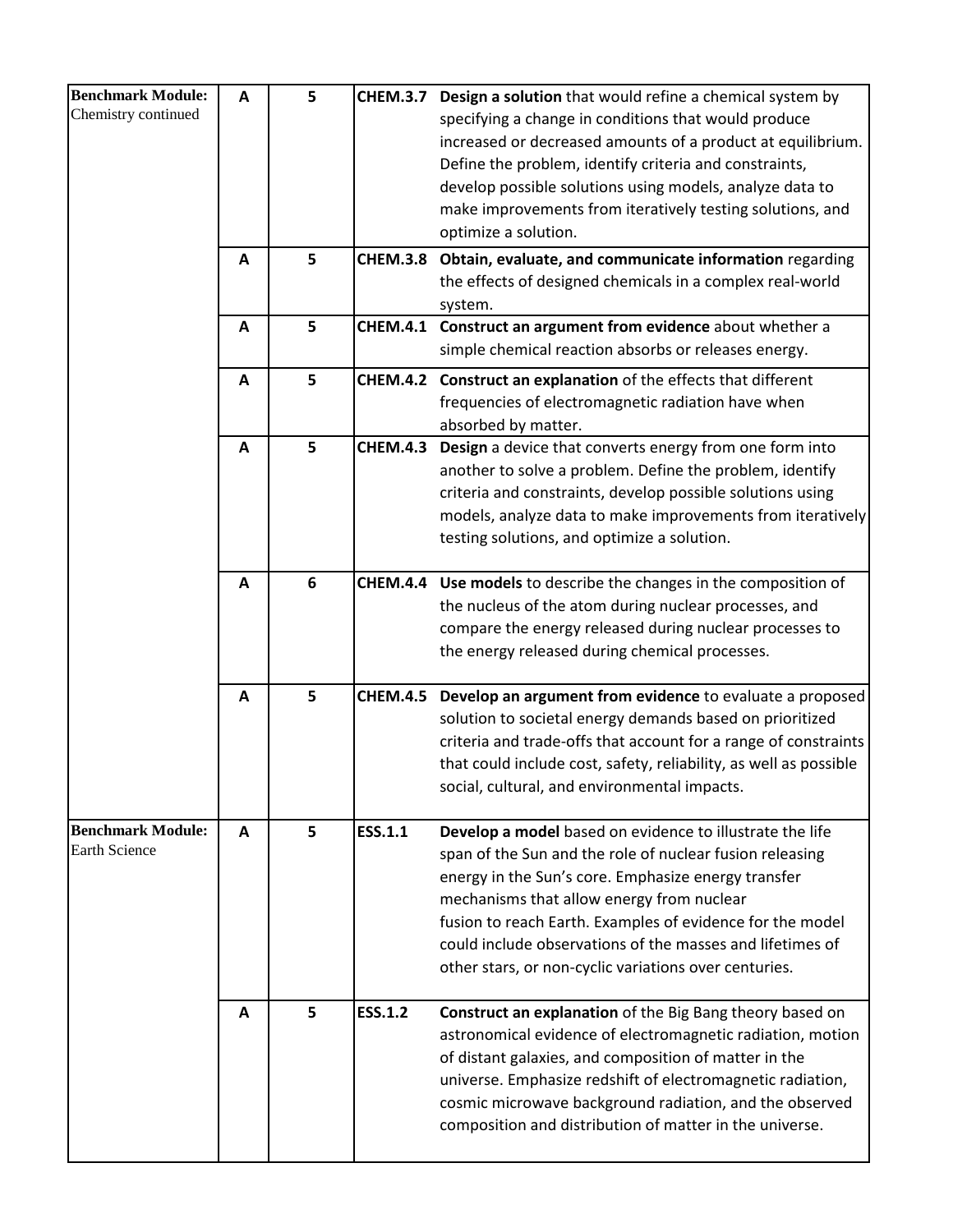| <b>Benchmark Module:</b> | A            | 5                       | <b>ESS.1.3</b> | Develop a model to illustrate the changes in matter                                                                                                                                                                                                                                                                                                                                                                                                                                                                                                      |
|--------------------------|--------------|-------------------------|----------------|----------------------------------------------------------------------------------------------------------------------------------------------------------------------------------------------------------------------------------------------------------------------------------------------------------------------------------------------------------------------------------------------------------------------------------------------------------------------------------------------------------------------------------------------------------|
| <b>Earth Science</b>     |              |                         |                | occurring in a star's life cycle. Emphasize that the way                                                                                                                                                                                                                                                                                                                                                                                                                                                                                                 |
| continued                |              |                         |                | different elements are created varies as a function of the                                                                                                                                                                                                                                                                                                                                                                                                                                                                                               |
|                          |              |                         |                | mass of a star and the stage of its lifetime.                                                                                                                                                                                                                                                                                                                                                                                                                                                                                                            |
|                          | $\mathbf{A}$ | $\overline{\mathbf{4}}$ | <b>ESS.1.4</b> | Design a solution to a space exploration challenge by<br>breaking it down into smaller, more manageable problems<br>that can be solved through the structure and function of a<br>device. Define the problem, identify criteria and constraints,<br>develop possible solutions using models, analyze data to<br>make improvements from iteratively testing solutions, and<br>optimize a solution. Examples of problems could include,<br>cosmic radiation exposure, transportation on other planets<br>or moons, or supplying energy to space travelers. |
|                          | A            | $\overline{\mathbf{4}}$ | <b>ESS.2.1</b> | Analyze and interpret data to construct an explanation for                                                                                                                                                                                                                                                                                                                                                                                                                                                                                               |
|                          |              |                         |                | the changes in Earth's formation and 4.6 billion year history.<br>Examples of data could include the absolute ages of ancient<br>Earth materials, the size and composition of solar system<br>objects like meteorites, or the impact cratering record of<br>planetary surfaces.                                                                                                                                                                                                                                                                          |
|                          | A            | 5                       | <b>ESS.2.2</b> | Develop and use a model based on evidence of Earth's<br>interior and describe the cycling of matter by thermal<br>convection. Emphasize the density of Earth's layers and<br>mantle convection driven by radioactive decay and heat<br>from Earth's early formation. Examples of evidence could<br>include maps of Earth's three dimensional structure<br>obtained from seismic waves or records of the rate of<br>change of Earth's magnetic field.                                                                                                     |
|                          | Α            | 5                       | <b>ESS.2.3</b> | Construct an explanation for how plate tectonics results in<br>patterns on Earth's surface. Emphasize past and current<br>plate motions. Examples could include continental and<br>ocean floor features such as mountain ranges and mid-ocean<br>ridges, magnetic polarity preserved in seafloor rocks, or<br>regional hot spots.                                                                                                                                                                                                                        |
|                          | A            | 5                       | <b>ESS.2.4</b> | Develop and use a model to illustrate how Earth's internal<br>and surface processes operate at different spatial and<br>temporal scales. Emphasize how the appearance of land and<br>seafloor features are a result of both constructive forces and<br>destructive mechanisms. Examples of constructive forces<br>could include tectonic uplift or mountain building. Examples<br>of destructive mechanisms could include weathering or mass<br>wasting.                                                                                                 |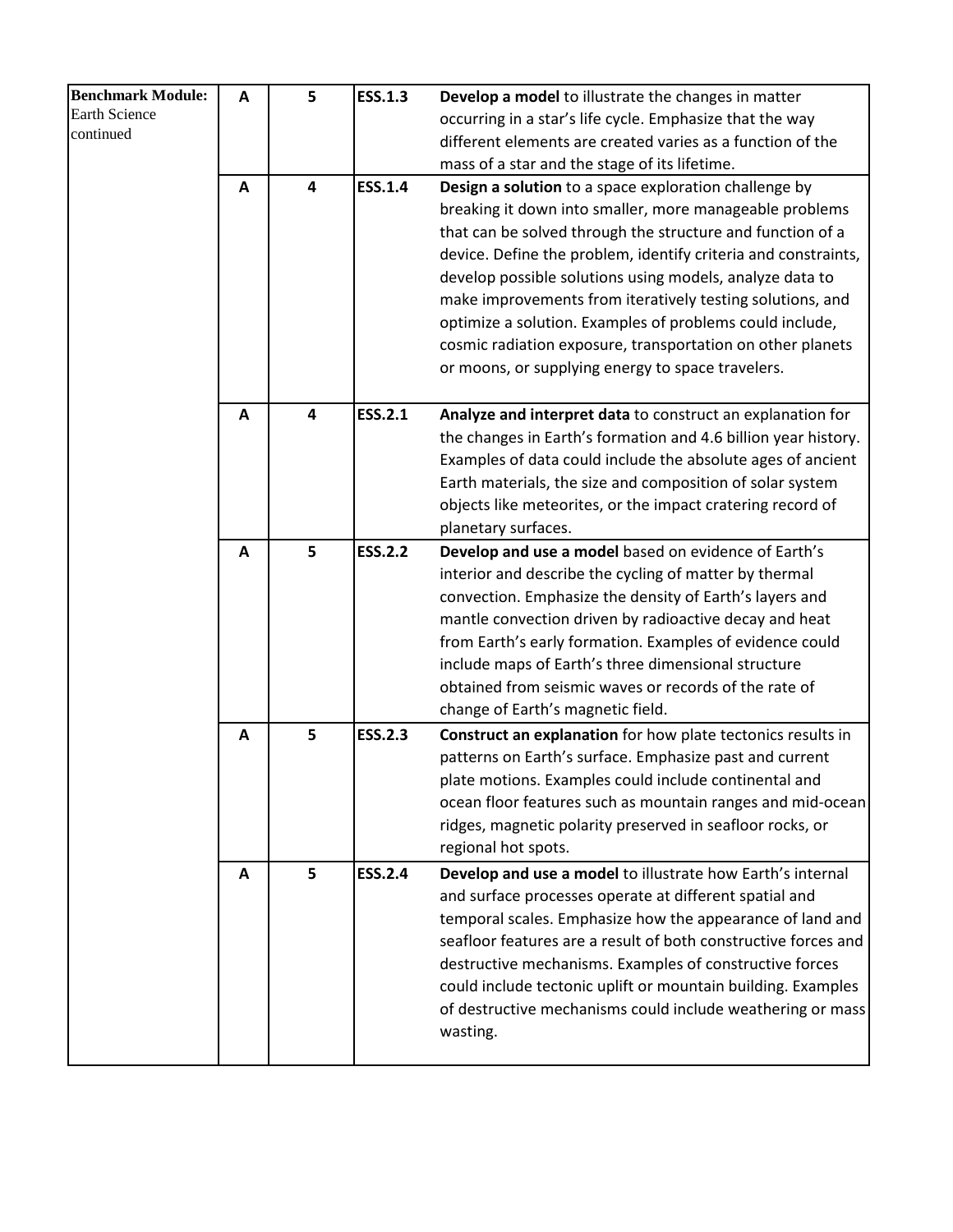| <b>Benchmark Module:</b> | A | 6 | <b>ESS.2.5</b> | Engage in argument from evidence for how the                   |
|--------------------------|---|---|----------------|----------------------------------------------------------------|
| <b>Earth Science</b>     |   |   |                | simultaneous coevolution of Earth's systems and life on        |
| continued                |   |   |                | Earth led to periods of stability and change over geologic     |
|                          |   |   |                | time. Examples could include how microbial life on land        |
|                          |   |   |                | increased the formation of soil, which in turn allowed for the |
|                          |   |   |                | evolution of land plants or how the evolution of corals        |
|                          |   |   |                | created reefs that altered patterns of coastal erosion and     |
|                          |   |   |                | deposition providing habitats for the evolution of new life    |
|                          |   |   |                | forms.                                                         |
|                          | A | 5 | <b>ESS.2.6</b> | Evaluate design solutions that reduce the effects of natural   |
|                          |   |   |                | disasters on humans. Define the problem, identify criteria     |
|                          |   |   |                | and constraints, analyze available data on proposed            |
|                          |   |   |                | solutions, and determine an optimal                            |
|                          |   |   |                | solution. Examples of natural disasters could include          |
|                          |   |   |                | earthquakes, tsunamis, hurricanes, drought, landslides,        |
|                          |   |   |                | floods, or wildfires.                                          |
|                          | A | 6 | ESS.3.1        | Plan and carry out an investigation of the properties of       |
|                          |   |   |                | water and its effects on Earth materials and surface           |
|                          |   |   |                | processes. Examples of properties could include water's        |
|                          |   |   |                | capacity to expand upon freezing, dissolve and transport       |
|                          |   |   |                | material, or absorb, store, and release energy.                |
|                          |   |   |                |                                                                |
|                          | A | 5 | <b>ESS.3.2</b> | Construct an explanation of how heat (energy) and water        |
|                          |   |   |                | (matter) move throughout the oceans causing patterns in        |
|                          |   |   |                | weather and climate. Emphasize the mechanisms for surface      |
|                          |   |   |                | and deep ocean movement.                                       |
|                          |   |   |                | Examples of mechanisms for surface movement could              |
|                          |   |   |                | include wind, Sun's energy, or the Coriolis effect. Examples   |
|                          |   |   |                | of mechanisms for deep ocean movement could include            |
|                          |   |   |                | water density differences due to temperature or salinity.      |
|                          |   |   |                |                                                                |
|                          | A | 5 | <b>ESS.3.3</b> | Construct an explanation for how energy from the Sun           |
|                          |   |   |                | drives atmospheric processes and how atmospheric currents      |
|                          |   |   |                | transport matter and transfer energy. Emphasize how            |
|                          |   |   |                | energy from the Sun is reflected, absorbed, or scattered;      |
|                          |   |   |                | how the greenhouse effect contributes to atmospheric           |
|                          |   |   |                | energy; and how uneven heating of Earth's atmosphere           |
|                          |   |   |                | combined with the Coriolis effect creates an atmospheric       |
|                          |   |   |                | circulation system.                                            |
|                          |   |   |                |                                                                |
|                          | A | 5 | <b>ESS.3.4</b> | Analyze and interpret patterns in data about the factors       |
|                          |   |   |                | influencing weather of a given location. Emphasize the         |
|                          |   |   |                | amount of solar energy received due to latitude, elevation,    |
|                          |   |   |                | the proximity to mountains and/or large bodies of water, air   |
|                          |   |   |                | mass formation and movement, and air pressure gradients.       |
|                          |   |   |                |                                                                |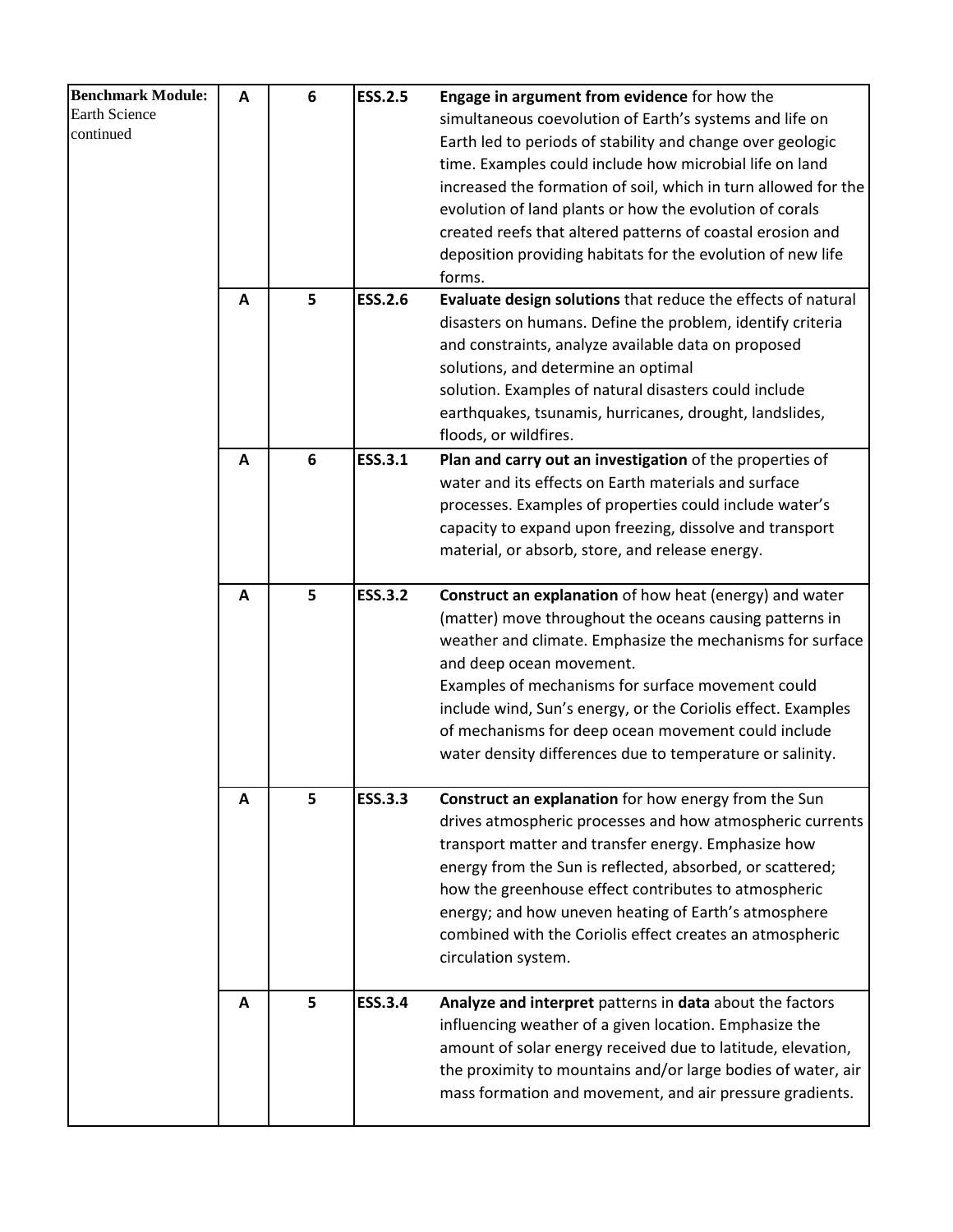| <b>Benchmark Module:</b><br><b>Earth Science</b><br>continued | A | 6               | <b>ESS.3.5</b> | Develop and use a quantitative model to describe the<br>cycling of carbon among Earth's systems. Emphasize each of<br>Earth's systems (hydrosphere, atmosphere, geosphere, and<br>biosphere) and how the movement of carbon from one<br>system to another can result in changes to the system(s).<br>Examples could include more carbon absorbed in the oceans<br>leading to ocean acidification or more carbon present in the<br>atmosphere leading to a stronger greenhouse effect.                                      |
|---------------------------------------------------------------|---|-----------------|----------------|----------------------------------------------------------------------------------------------------------------------------------------------------------------------------------------------------------------------------------------------------------------------------------------------------------------------------------------------------------------------------------------------------------------------------------------------------------------------------------------------------------------------------|
|                                                               | A | 5               | <b>ESS.3.6</b> | Analyze and interpret data from global climate records to<br>illustrate changes to Earth's systems throughout geologic<br>time and make predictions about future variations using<br>modern trends. Examples of data could include average sea<br>surface temperature, average air temperature, composition<br>of gasses in ice cores, or tree rings.                                                                                                                                                                      |
|                                                               | A | $6\phantom{1}6$ | <b>ESS.3.7</b> | Engage in argument from evidence to support the claim that<br>one change to Earth's surface can create climate feedback<br>loops that cause changes to other systems. Examples of<br>climate feedbacks could include ice-albedo or warming<br>oceans.                                                                                                                                                                                                                                                                      |
|                                                               | A | 5               | <b>ESS.4.1</b> | Construct an explanation for how the availability of natural<br>resources, the occurrence of natural hazards, and changes in<br>climate affect human activity. Examples of natural resources<br>could include access to fresh water, clean air, or regions of<br>fertile soils. Examples of factors that affect human activity<br>could include that rising sea levels cause humans to move<br>farther from the coast or that humans build railroads to<br>transport mineral resources from one location to another.       |
|                                                               | Α | 5               | <b>ESS.4.2</b> | Use computational thinking to explain the relationships<br>between the sustainability of natural resources and<br>biodiversity within Earth systems. Emphasize the importance<br>of responsible stewardship of Earth's resources. Examples of<br>factors related to sustainability could include costs of<br>resource extraction, per-capita consumption, waste<br>management, agricultural efficiency, or levels of<br>conservation. Examples of natural resources could include<br>minerals, water, or energy resources. |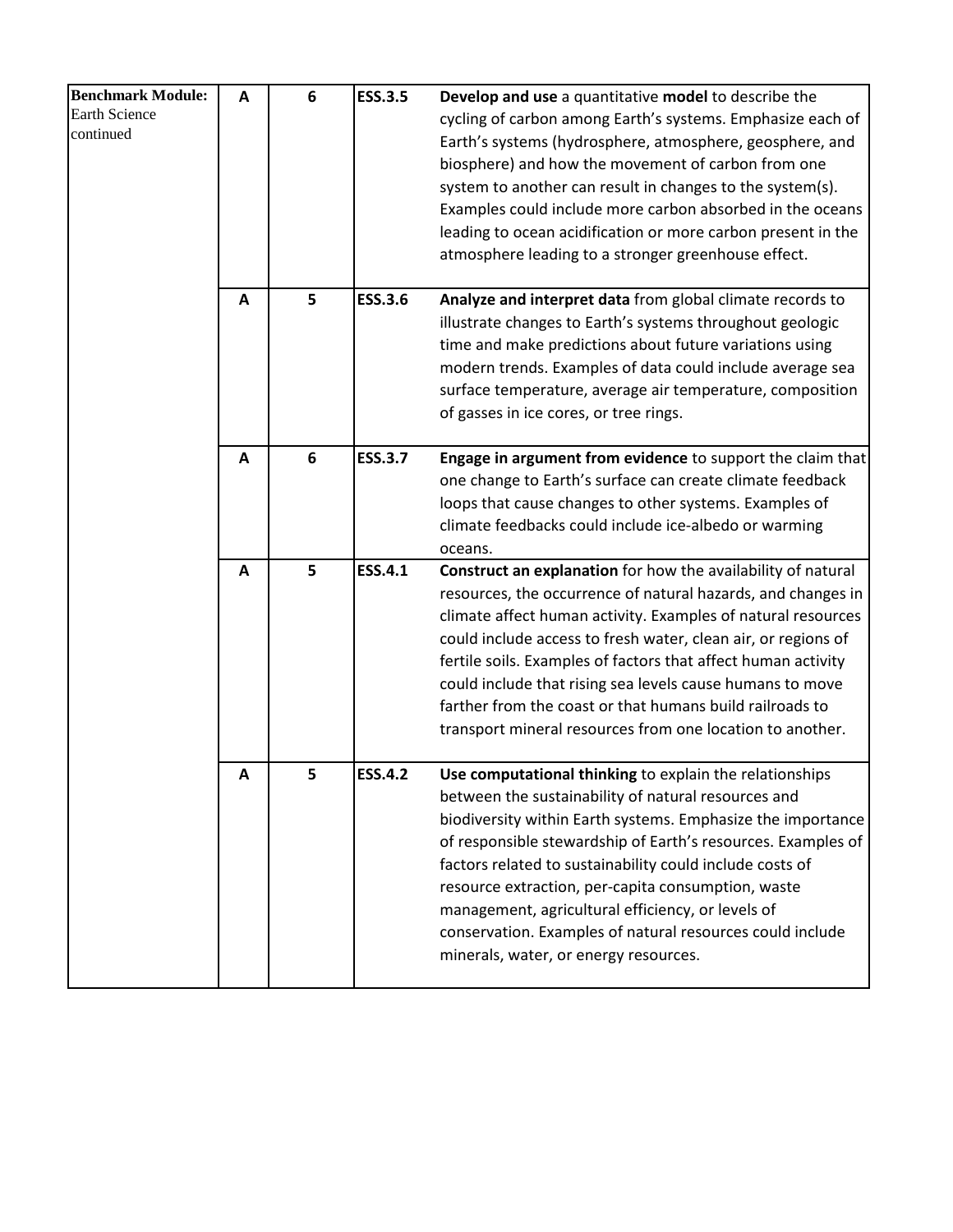| <b>Benchmark Module:</b><br>Earth Science<br>continued | A | 6 | <b>ESS.4.3</b>  | Evaluate design solutions for developing, managing, and<br>utilizing energy and mineral resources based on cost-benefit<br>ratios on large and small scales. Define the problem, identify<br>criteria and constraints, analyze available data on proposed<br>solutions, and determine an optimal solution. Emphasize the<br>conservation, recycling, and reuse of resources where<br>possible and minimizing impact where it is not possible.<br>Examples of large-scale solutions could include developing<br>best<br>practices for agricultural soil use or mining and production of<br>conventional, unconventional, or renewable energy<br>resources. Examples of small-scale solutions could include<br>mulching lawn clippings or adding biomass to gardens. |
|--------------------------------------------------------|---|---|-----------------|--------------------------------------------------------------------------------------------------------------------------------------------------------------------------------------------------------------------------------------------------------------------------------------------------------------------------------------------------------------------------------------------------------------------------------------------------------------------------------------------------------------------------------------------------------------------------------------------------------------------------------------------------------------------------------------------------------------------------------------------------------------------|
|                                                        | A | 6 | <b>ESS.4.4</b>  | Evaluate design solutions for a major global or local<br>environmental problem based on one of Earth's systems.<br>Define the problem, identify criteria and constraints, analyze<br>available data on proposed solutions, and determine an<br>optimal solution. Examples of major global or local problems<br>could include water pollution or availability, air pollution,<br>deforestation, or energy production.                                                                                                                                                                                                                                                                                                                                               |
| <b>Benchmark Module:</b><br>Physics                    | A | 5 | <b>PHYS.1.1</b> | Analyze and interpret data to determine the cause and<br>effect relationship between the net force on an object and<br>its change in motion as summarized by Newton's Second<br>Law of Motion. Emphasize one-dimensional motion and<br>macroscopic objects moving at non-relativistic speeds.<br>Examples could include objects subject to a net unbalanced<br>force, such as a falling object, an object sliding down a ramp,<br>or a moving object being pulled by a constant force. (PS2.A)                                                                                                                                                                                                                                                                     |
|                                                        | A | 4 | <b>PHYS.1.2</b> | Use mathematics and computational thinking to support<br>the claim that the total momentum of a system is conserved<br>when there is no net force acting on the system. Emphasize<br>the quantitative conservation of momentum in interactions<br>and the qualitative meaning of this principle. Examples could<br>include one-dimensional elastic or inelastic collisions<br>between objects within the system. (PS2.A)                                                                                                                                                                                                                                                                                                                                           |
|                                                        | A | 6 | <b>PHYS.1.3</b> | Design a solution that has the function of minimizing the<br>impact force on an object during a collision. Define the<br>problem, identify criteria and constraints, develop possible<br>solutions using models, analyze data to make improvements<br>from iteratively testing solutions, and optimize a solution.<br>Emphasize problems that require application of Newton's<br>Second Law of Motion or conservation of momentum.<br>(PS2.A, ETS1.A, ETS1.B, ETS1.C)                                                                                                                                                                                                                                                                                              |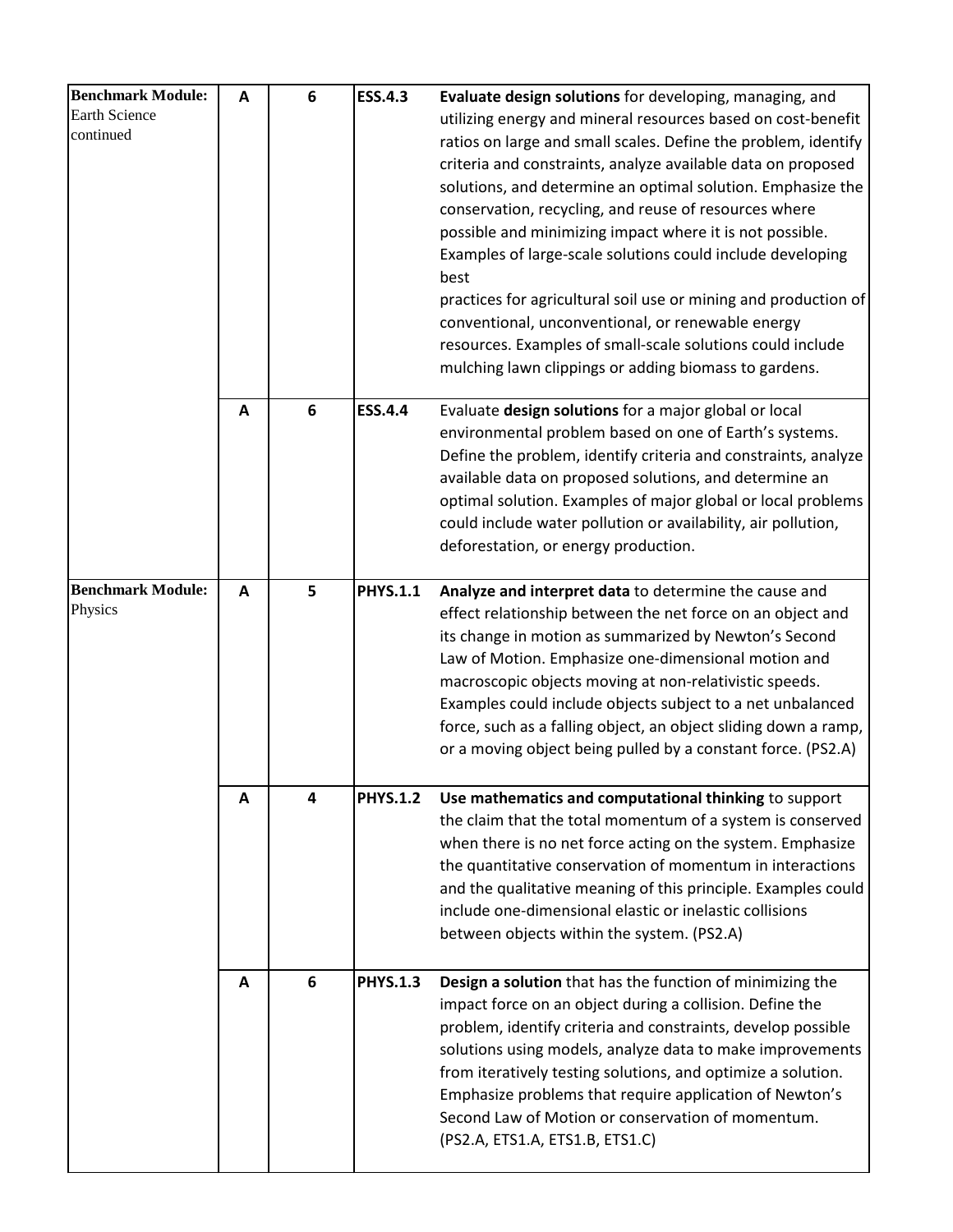| <b>Benchmark Module:</b> | A | 5 | <b>PHYS.2.1</b> | Analyze and interpret data to track and calculate the        |
|--------------------------|---|---|-----------------|--------------------------------------------------------------|
| Physics continued        |   |   |                 | transfer of energy within a system. Emphasize the            |
|                          |   |   |                 | identification of the components of the system, along with   |
|                          |   |   |                 | their initial and final energies, and mathematical           |
|                          |   |   |                 | descriptions to depict energy transfer in the system.        |
|                          |   |   |                 | Examples of energy transfer could include the transfer of    |
|                          |   |   |                 | energy during a collision or heat transfer.                  |
|                          |   |   |                 | (PS3.A, PS3.B)                                               |
|                          | A | 6 | <b>PHYS.2.2</b> | Plan and conduct an investigation to provide evidence that   |
|                          |   |   |                 | the transfer of thermal energy when two components of        |
|                          |   |   |                 | different temperature are combined within a closed system    |
|                          |   |   |                 | result in a more uniform energy distribution among the       |
|                          |   |   |                 | components in the system.                                    |
|                          |   |   |                 | Emphasize that uniform distribution of energy is a natural   |
|                          |   |   |                 | tendency. Examples could include the measurement of the      |
|                          |   |   |                 | reduction of temperature of a hot object or the increase in  |
|                          |   |   |                 | temperature of a cold object. (PS3.B)                        |
|                          |   |   |                 |                                                              |
|                          | A | 5 | <b>PHYS.2.3</b> | Develop and use models on the macroscopic scale to           |
|                          |   |   |                 | illustrate that energy can be accounted for as a combination |
|                          |   |   |                 | of energies associated with the motion of objects and energy |
|                          |   |   |                 | associated with the relative positions of objects. Emphasize |
|                          |   |   |                 | relationships between components of the model to show        |
|                          |   |   |                 | that energy is conserved. Examples could include mechanical  |
|                          |   |   |                 | systems where kinetic energy is transformed to potential     |
|                          |   |   |                 | energy or vice versa. (PS3.A)                                |
|                          |   |   |                 |                                                              |
|                          | A | 6 | <b>PHYS.2.4</b> | Design a solution by constructing a device that converts one |
|                          |   |   |                 | form of energy into another form of energy to solve a        |
|                          |   |   |                 | complex real-life problem. Define the problem, identify      |
|                          |   |   |                 | criteria and constraints, develop possible solutions using   |
|                          |   |   |                 | models, analyze data to make improvements from iteratively   |
|                          |   |   |                 | testing solutions, and optimize a solution. Examples of      |
|                          |   |   |                 | energy transformation could include electrical energy to     |
|                          |   |   |                 | mechanical energy, mechanical energy to electrical energy,   |
|                          |   |   |                 | or electromagnetic radiation to thermal energy.              |
|                          |   |   |                 | (PS3.A, PS3.B, ETS1.A, ETS1.B, ETS1.C)                       |
|                          |   |   |                 |                                                              |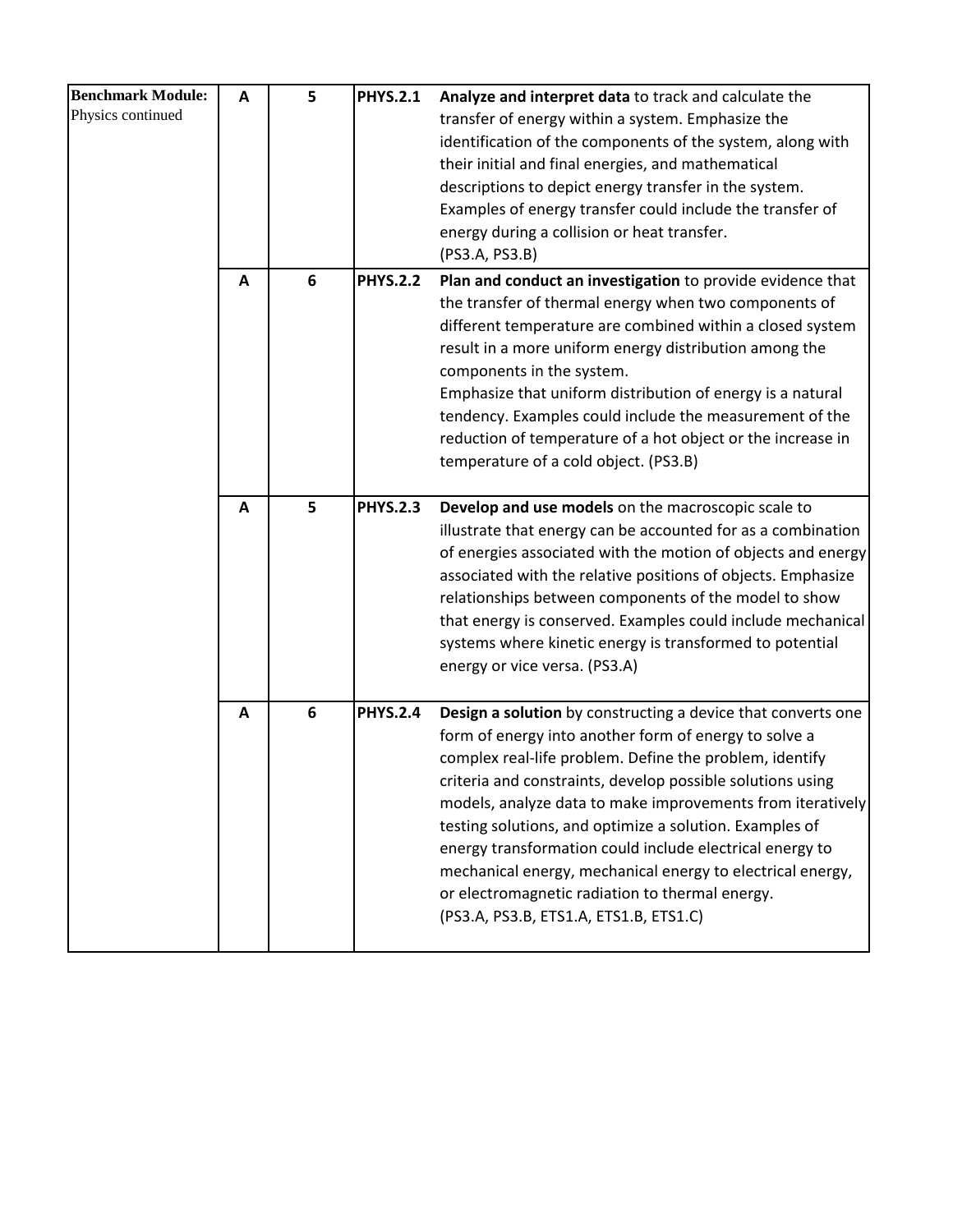| <b>Benchmark Module:</b> | A | 6 | <b>PHYS.2.5</b> | Design a solution to a major global problem that accounts                                                            |
|--------------------------|---|---|-----------------|----------------------------------------------------------------------------------------------------------------------|
| Physics continued        |   |   |                 | for societal energy needs and wants. Define the problem,                                                             |
|                          |   |   |                 | identify criteria and constraints, develop possible solutions                                                        |
|                          |   |   |                 | using models, analyze data to make improvements from                                                                 |
|                          |   |   |                 | iteratively testing solutions, and optimize a solution.                                                              |
|                          |   |   |                 | Emphasize problems that require the application of                                                                   |
|                          |   |   |                 | conservation of energy principles through energy transfers                                                           |
|                          |   |   |                 | and transformations. Examples of devices could include one                                                           |
|                          |   |   |                 | that uses renewable energy resources to perform functions                                                            |
|                          |   |   |                 | currently performed by nonrenewable fuels or ones that are                                                           |
|                          |   |   |                 | more energy efficient to conserve energy.                                                                            |
|                          |   |   |                 | (PS3.A, PS3.B, PS3.D, ETS1.A, ETS1.B, ETS1.C)                                                                        |
|                          | A | 6 | <b>PHYS.3.1</b> | Use mathematics and computational thinking to compare                                                                |
|                          |   |   |                 | the scale and proportion of gravitational and electric fields                                                        |
|                          |   |   |                 | using Newton's Law of Gravitation and Coulomb's Law.                                                                 |
|                          |   |   |                 | Emphasize the comparative strength of these two field                                                                |
|                          |   |   |                 | forces, the effect of distance between interacting objects on                                                        |
|                          |   |   |                 | the magnitudes of these forces, and the use of models to                                                             |
|                          |   |   |                 | understand field forces. (PS2.B)                                                                                     |
|                          |   | 6 | <b>PHYS.3.2</b> |                                                                                                                      |
|                          | A |   |                 | Plan and conduct an investigation to provide evidence that<br>an electric current causes a magnetic field and that a |
|                          |   |   |                 | changing magnetic field causes an electric current.                                                                  |
|                          |   |   |                 | Emphasize the qualitative relationship between electricity                                                           |
|                          |   |   |                 | and magnetism without necessarily conducting quantitative                                                            |
|                          |   |   |                 | analysis. Examples could include electromagnets or                                                                   |
|                          |   |   |                 | generators. (PS2.C)                                                                                                  |
|                          | A | 6 | <b>PHYS.3.3</b> | Analyze and interpret data to compare the effect of changes                                                          |
|                          |   |   |                 | in position of interacting objects on electric and gravitational                                                     |
|                          |   |   |                 | forces and energy. Emphasize the similarities and differences                                                        |
|                          |   |   |                 | between charged particles in electric fields and masses in                                                           |
|                          |   |   |                 | gravitational fields. Examples could include models,                                                                 |
|                          |   |   |                 | simulations, or experiments that produce data or illustrate                                                          |
|                          |   |   |                 | field lines between objects. (PS3.C)                                                                                 |
|                          | A | 5 | <b>PHYS.3.4</b> | Develop and use a model to evaluate the effects on a field                                                           |
|                          |   |   |                 | as characteristics of its source and surrounding space are                                                           |
|                          |   |   |                 | varied. Emphasize how a field changes with distance from its                                                         |
|                          |   |   |                 | source. Examples of electric fields could include those                                                              |
|                          |   |   |                 | resulting from point charges. Examples of magnetic fields                                                            |
|                          |   |   |                 | could include those resulting from dipole magnets or current-                                                        |
|                          |   |   |                 | bearing wires. (PS3.C)                                                                                               |